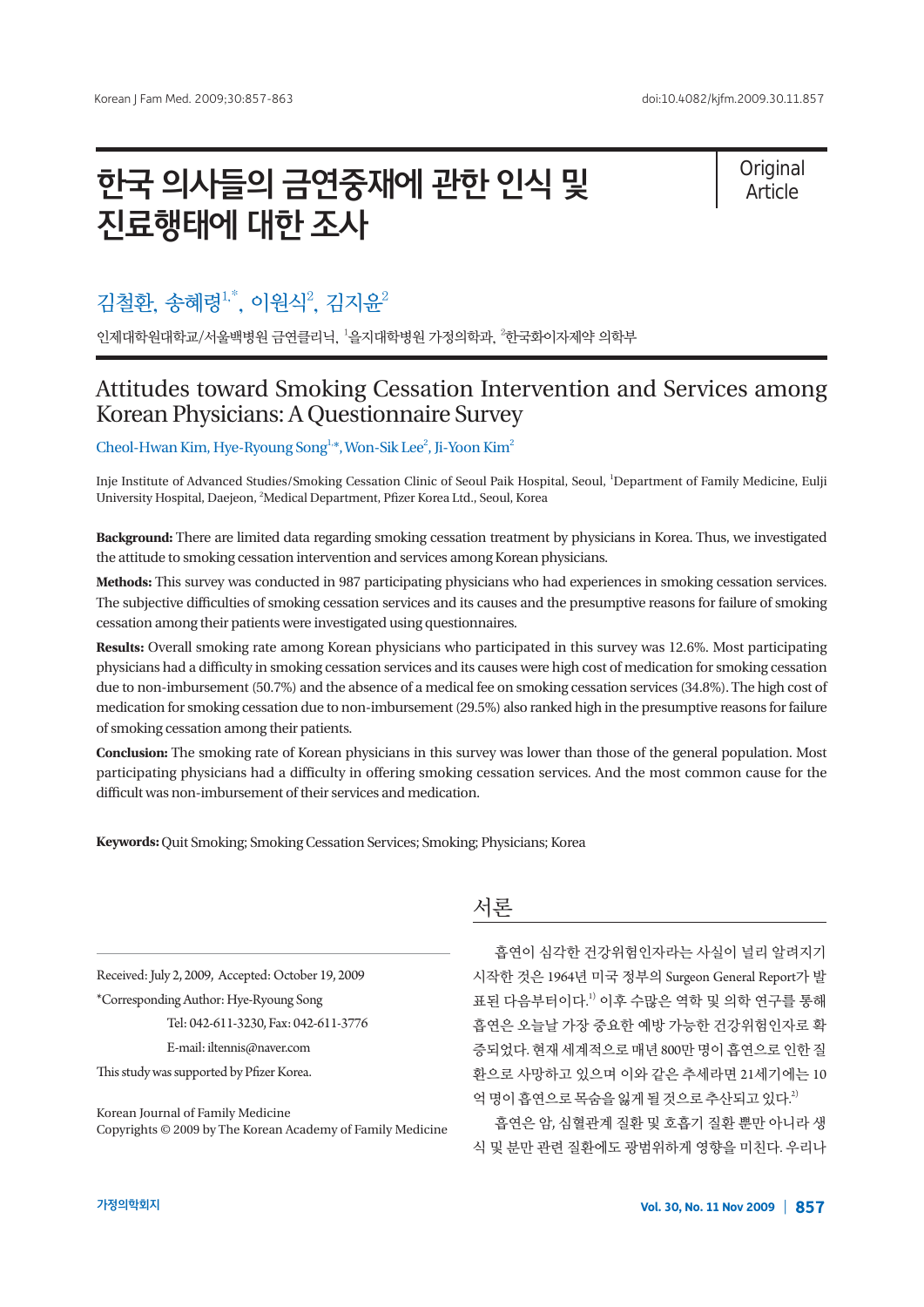라에서 최근 10여 년 동안 한국인을 대상으로 시행된 흡연 관 련 질환의 환자대조군 연구나 코호트 연구를 종합해 볼 때, 질 환 발생에 있어 서구 사람들과 비슷한 양상을 보여, 암 중에서 는 폐, 위, 간, 식도, 방광, 구강, 후두암, 자궁경부암 등, 만성질 환 중에서는 허혈성 심질환, 만성 폐쇄성 폐질환, 뇌중풍, 당뇨 가 주요 흡연 관련 질환으로 조사되고 있다. Song 등<sup>3)</sup>이 2008 년 조사한 각 질환 별 흡연의 인구기여위험도(PAR) 를 살펴 보면, 한국 남성의 폐암, 후두암, 구강암, 식도암은 25-50%가 흡연에 기인하며, 방광암은 약 45%, 위암은 약 30%, 간암은 약 20%가 흡연에 의해 발생하여, 흡연이 각종 암의 매우 중요한 요인임을알수있다.

암과 만성질환의 발생에 있어 중요한 위험인자로 작용하 는 흡연 문제를 해결하기 위해서는 다각도의 정책적 수단이 필요하다. 그 중에서 흡연자들이 금연하도록 돕는 프로그램 이 가장 기본이 되기 때문에, 세계 각국의 금연 진료 가이드라 인에서는 의사를 비롯한 보건의료 전문가들에게 만나는 환자 를 대상으로 5As (Ask, Assess, Advise, Assist, Arrange)를 제공하 도록 권고하고 있으나, 이러한 금연진료 권고에도 불구하고 세계적으로 여전히 높은 흡연율을 보이고 있다.<sup>46)</sup> 한국의 경 우에도, 여성 흡연율은 매일 흡연하는 사람 기준으로 5.3%를 보여 미국의 18.4% 보다는 낮은 수준이지만, 젊은 여성을 중심 으로 증가하는 추세이다. 반면 한국 남성 흡연율은 감소 추세 이기는 하지만 2007년 현재 45.1%로 미국 21.2% 등 다른 선진 국보다 여전히 높다. $^{\eta}$ 

그 동안 국내에서는 Seo 등이 의사들의 흡연율을 2회 조사 한 연구가 있어 의사들의 흡연 및 금연 실태를 파악할 수 있었 다.<sup>8,9)</sup> 그러나 한국 의사들의 금연중재에 대한 인식과 실제 제 공하고 있는 진료 내용 및 장애 요인에 대한 연구는 부족하여, 실제 의료 현장에서의 어려움을 알 수 없었다. 따라서, 본 조사 에서는 한국의 의원급 및 병원급 의료기관에 근무하는 의사 들의 금연중재에 대한 인식과 실제 진료 행태를 파악하여, 금 연 진료 및 흡연율 감소를 위한 정책수립에 기초적인 자료를 제공하고자한다.

### 방법

### 1. 연구대상

2008년 2월부터 8월까지 우리나라 의사들 중 금연진료 경 험이 있는 1,000명을 임의표본으로 추출하여 이들의 금연중 재에 관한 인식과 진료 행태에 대하여 조사하였다. 조사대상 은 설문지의 배포 및 수거를 위해 직접 방문한 제약회사 영 업 직원에게, 환자에게 금연진료 서비스를 제공할 의사가 있 고, 카운셀링 혹은 행동 치료, 니코틴 대체요법(patch/gum / lozenge), 경구약물요법(Bupropion SR 혹은 Varenicline)의세가 지금연진료서비스중 1가지이상을제공한경험이있다고대 답한 의사들로 하였다. 설문지는 연구자가 기존의 문헌 및 관 련 설문지를 고찰하여 설계하였고, 설문지 배포 및 수거 이후 의 자료입력 및 통계처리 등의 과정은 모두 연구자가 제약회 사와는 독립적으로 진행하였다. 최종 조사에 참여한 의사는 987명으로 내과 654명, 가정의학과 161명, 정신과 35명, 비뇨 기과 43명, 일반의원 48명, 외과 11명, 이비인후과 7명, 신경과 7명, 재활의학과 7명, 기타과 14명이었다.

#### 2. 금연중재에 관한 인식 및 진료 행태 조사

자기 기입식 설문지를 통하여 의사 자신의 흡연 상태 및 흡연력, 주당진료하는흡연환자수및금연권고환자수를조 사하였다. 금연 진료에 대해 느끼는 어려움이 큰 경우는 5점, 없는 경우는 1점으로하여 5점 척도로 조사하였고, 금연 진료 가 어려운 이유에 대한 선택 항목으로는 '금연 치료제 또는 보 조제의 비싼 가격(비급여)', '시간소요가 큰 금연 진료', '금연 진료 서비스에 대한 행위수가의 부재', '금연 치료제의 효과 미 흡', '기타'의 5가지를 제시하였다. 환자들이 금연에 실패하는 이유에 대한 설문 항목으로 '흡연은 니코틴에 의한 중독성 질 환이기 때문에', '흡연은 개인적 기호/습관이라는 인식이 아직 도 강해서','금연 진료를 받을 때 비용이 많이 들어서', '금연 치 료제 및 보조제의 효과가 미흡해서', '금연 치료제 및 보조제의 부작용 때문에', '의지가 부족해서', '기타'를 제시하였다. 금연 진료에 대한 정보 획득처는 학술대회, 연수강좌, 제약회사 제 공 자료, 인터넷을 통한 정보, 기타 중에서 선택하도록 하였다. 추가적으로, 각 금연 방법들에 대한 금연 성공률 기대치도 설 문하였다.

#### 3. 통계 분석

모든 측정값은 범주형 변수는 각각에 대한 돗수와 백분율 (%)로, 연속형 변수는 평균과 표준편차로 제시하였다. 의사의 특성에 따른 금연 진료 시 느끼는 어려움의 정도에 대하여, 각 범주 별로 성별, 연령, 전공과, 흡연상태 등의 혼란변수들을 보 정한공분산분석(ANCOVA)을시행하였고, 의사의특성별주 당 금연 권고 환자수 분율은 분산분석(ANOVA)으로 비교하 였다. 의사의 전공 별 금연 진료 관련 정보 획득 경로는 Fisher 의 정확 검정을 통하여 분석하였다. 통계분석은 SPSS ver. 17.0 (SPSS Inc., Chicago, IL, USA)를 이용하였고, 통계적 유의 수준 은 P<0.05로하였다.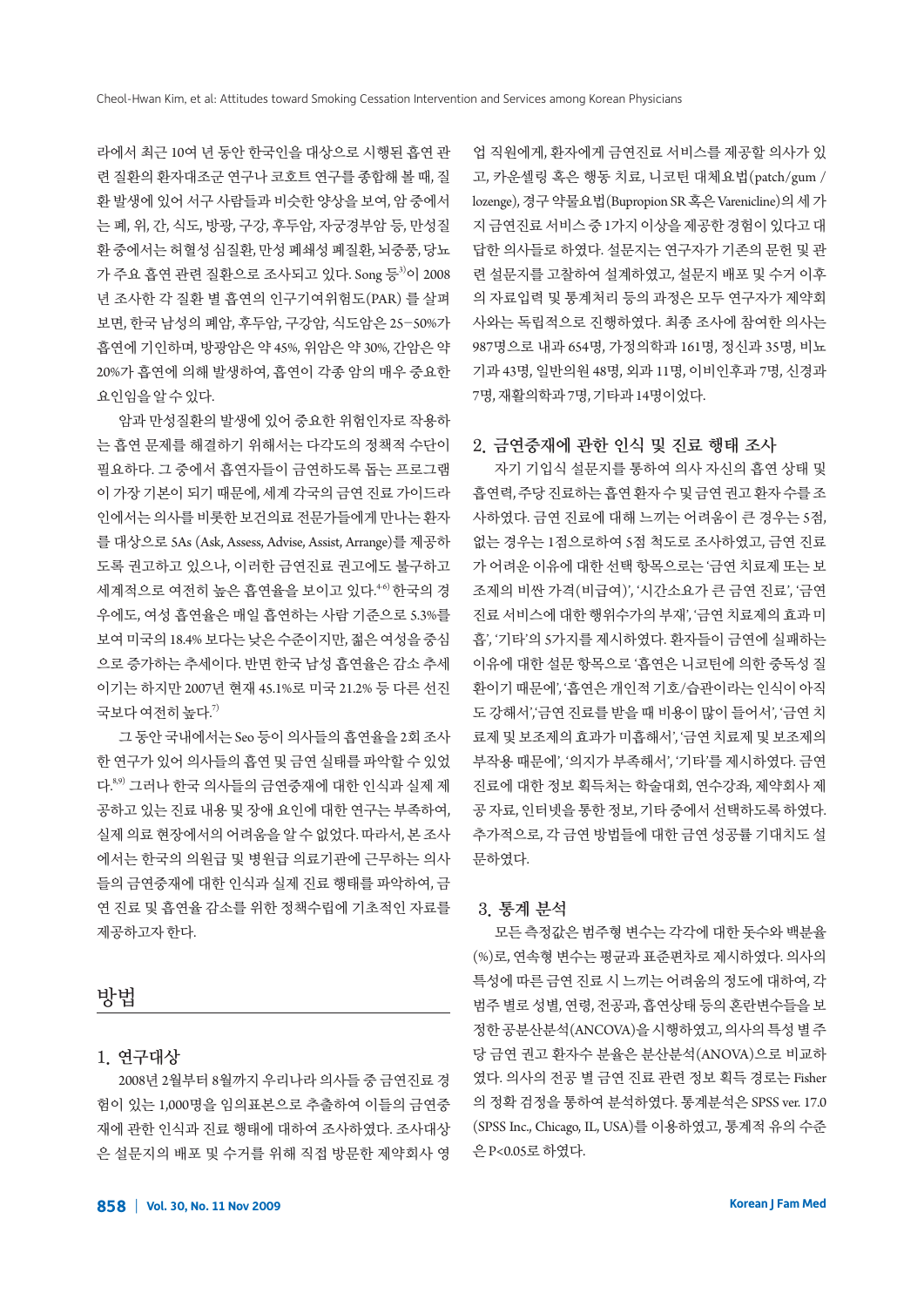# 결과

### 1. 조사대상 의사들의 특성

조사대상 의사들 중 남성이 91.2%로 대상자의 대다수를 차지하였으며, 40대가 55.2%로 가장 많았다. 근무 의료기관 은 1차 의료기관이 82.5%였고, 2차 의료기관은 17.5%로 소수

Table 1. General characteristics of survey subjects.

| Characteristics       | $No. (%)^*$ |
|-----------------------|-------------|
| <b>Sex</b>            |             |
| Male                  | 898 (91.2)  |
| Female                | 89 (8.8)    |
| Age (y)               |             |
| $-39\,$               | 240 (24.4)  |
| $40 - 49$             | 545 (55.2)  |
| $50 - 59$             | 175 (17.7)  |
| $60 -$                | 27(2.7)     |
| Level of care unit    |             |
| Primary               | 814 (82.5)  |
| Secondary             | 173 (17.5)  |
| Specialty             |             |
| Internal medicine     | 654 (66.3)  |
| Family medicine       | 161 (16.3)  |
| Psychiatric           | 35(3.5)     |
| Urology               | 43 (4.4)    |
| General physician     | 48(4.9)     |
| Others                | 46 (4.6)    |
| Smoking status        |             |
| <b>Current smoker</b> | 124 (12.6)  |
| Male                  | 124 (100.0) |
| Female                | 0(0.0)      |
| Ex-smoker             | 394 (39.9)  |
| Male                  | 389 (99.0)  |
| Female                | 5(1.0)      |
| Non-smoker            | 469 (47.5)  |
| Male                  | 384 (82.2)  |
| Female                | 85 (17.8)   |
| Total                 | 987 (100)   |

였다. 전공과는 내과가 66.3%, 가정의학과 16.3%, 정신과 3.5%, 비뇨기과 4.4%, 일반의원 4.9%, 기타 4.6%로 내과 의사가 가장 많았다. 의사들 중 현재 흡연자는 12.6%였고, 과거흡연자가 39.9%, 비흡연자가 47.5%로비흡연자가가장많았다(Table 1).

### 2. 의사의 특성 별 금연 권고 환자 수 및 금연 진료 시 느끼는 어려움

주당 금연 권고 환자수/진료하는 흡연 환자수를 통하여 금연 권고 환자수 분율을 조사하였을 때, 의사의 성별 및 연

Table 2. Subjective difficulties and offer rate of smoking cessation services as the characteristics of the physicians.

|                   | Subjective<br>difficulties* |                     | Offer rate<br>$(\text{per wk})^{\dagger}$ |            |  |
|-------------------|-----------------------------|---------------------|-------------------------------------------|------------|--|
|                   | Mean (SE)                   | $P-value^{\dagger}$ | Mean rate<br>(SE)                         | $P-value§$ |  |
| <b>Sex</b>        |                             |                     |                                           |            |  |
| Male              | 4.13(0.03)                  | 0.59(0.02)<br>0.937 |                                           | 0.725      |  |
| Female            | 4.14(0.10)                  |                     | 0.62(0.08)                                |            |  |
| Age (y)           |                             |                     |                                           |            |  |
| $-39$             | 4.12(0.06)                  | 0.214               | 0.69(0.05)                                | 0.116      |  |
| $40 - 49$         | 4.18(0.04)                  |                     | 0.55(0.03)                                |            |  |
| $50 - 59$         | 4.04(0.07)                  |                     | 0.59(0.06)                                |            |  |
| $60 -$            | 3.95(0.17)                  |                     | 0.61(0.14)                                |            |  |
| Specialty         |                             |                     |                                           |            |  |
| Internal medicine | 4.20(0.03)                  | 0.01                | 0.58(0.03)                                | 0.656      |  |
| Family medicine   | 3.94(0.07)                  |                     | 0.65(0.09)                                |            |  |
| Psychiatric       | 3.89(0.15)                  |                     | 0.51(0.05)                                |            |  |
| Urology           | 4.15(0.13)                  |                     | 0.57(0.05)                                |            |  |
| General physician | 4.03(0.13)                  |                     | 0.52(0.04)                                |            |  |
| Others            | 4.08(0.13)                  |                     | 0.77(0.02)                                |            |  |
| Smoking status    |                             |                     |                                           |            |  |
| Current smoker    | 4.14(0.08)                  | 0.984               | 0.55(0.07)                                | 0.352      |  |
| Ex-smoker         | 4.13(0.05)                  |                     | 0.57(0.04)                                |            |  |
| Non-smoker        | 4.13(0.04)                  |                     | 0.63(0.03)                                |            |  |

SE: standard error.

\*Full mark is 5 which means very difficult to offer smoking cessation services, † Number of patients who physicians offer a smoking cessation services divided by number of patients who are smoking gives data, ‡ P-value by ANCOVA adjusted for other variables in the table, <sup>\$</sup>P-value by ANOVA.

\*There were missing data according to variables.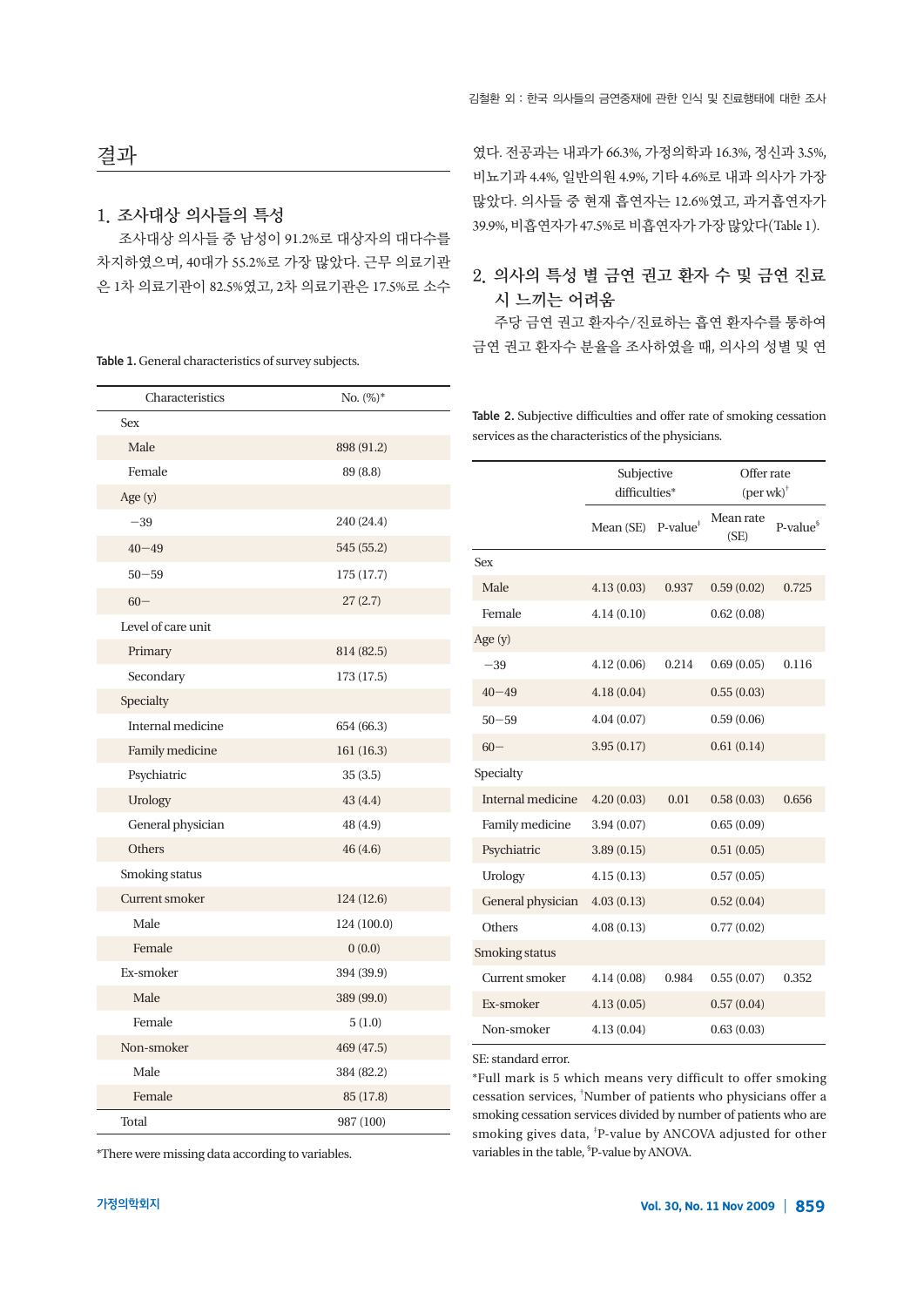령에 따른 금연 권고 환자수에는 유의한 차이를 보이지 않았 다. 전공과에 따라서는 내과 의사는 0.58, 가정의학과 의사는 0.65, 정신과 의사는 0.51, 비뇨기과 의사는 0.57, 일반의는 0.52 를 나타내어, 전체적으로 50% 이상의 금연 권고율을 보였다 (P=0.656). 현재흡연 의사의 경우 0.55, 과거흡연 의사는 0.57, 비흡연 의사는 0.63 순의 금연 권고율을 보였으나 통계적으로 유의한 차이는 없었다(P=0.352). 의사의 흡연 상태나 전공과 등의 특성을 보정한 이후, 진료 의사의 성별과 연령에 따른 금 연 진료 시 느끼는 어려움에는 유의한 차이가 없었다. 진료과 에 따라서는, 내과 의사 4.2점, 가정의학과 의사 3.9점, 정신과 의사 3.9점, 비뇨기과 의사 4.2점, 일반의 4.0점으로 응답하여, 진료과에 상관없이 전반적으로 금연진료에 어려움을 느끼고 있었다. 시행한 사후검정 결과, 내과 의사의 경우 정신과나 가 정의학과 의사에 비해 더 어려움을 느끼는 것으로 나타났다 (각각 P=0.037, P=0.001). 의사의 흡연 상태에 따른 금연 진료 의어려움에는유의한차이가없었다(P=0.984)(Table 2).

### 3. 금연 진료가 어려운 이유

금연 진료의 제공에 어려움을 느끼는 이유로 50.7%가 금 연 보조제 또는 치료제의 비싼 가격(비급여)을 꼽았고, 34.8% 가 금연 진료 서비스에 대한 행위수가의 부재를 들었다. 그 외 에도 장시간 소요되는 금연 진료(6.3%), 금연 치료제의 효과 미흡 (5.4%) 등이금연진료의어려움의이유였다(Table 3).

### 4. 의사들이 생각하는 흡연환자들의 금연 실패 이유

의사들은 흡연환자들이 금연에 실패하는 가장 큰 이유 는 흡연이 개인적 기호/습관이라는 인식이 여전히 강한 점 (36.2%)을꼽았고, 비싼 금연진료 비용도 29.5%로높은 이유를 차지하였다. 또한, 흡연이 니코틴에 의한 중독(의존)성 질환 이기 때문에 금연에 실패할 것이라고 12.0%의 의사가 응답하 였다(Table 4).

### 5. 의사의 전공 별 금연 진료 관련 정보 획득 경로

학술대회를 통한 금연 진료 정보 획득은 정신과 의사에서 51.4%, 가정의학과 의사 43.5%, 내과 의사 36.1%, 비뇨기과 의

Table 3. Causes of difficulty in offering smoking cessation services.

| Causes                                                                           | No. (%)    |
|----------------------------------------------------------------------------------|------------|
| High cost of medication for a smoking cessation<br>(non-imbursement)             | 500 (50.7) |
| Absence of a medical fee about a smoking cessation<br>services (non-imbursement) | 343 (34.8) |
| Too long time required to give a smoking cessation<br>services                   | 62(6.3)    |
| Ineffectiveness of medication for a smoking cessation                            | 53(5.4)    |
| Others                                                                           | 29(2.8)    |
| Total                                                                            | 987 (100)  |

Table 4. Presumptive causes for failure of a smoking cessation.

| Causes                                                           | No. (%)    |
|------------------------------------------------------------------|------------|
| Myth that smoking is not addiction but just a habit              | 357 (36.2) |
| High cost of a smoking cessation services<br>(non-imbursement)   | 291 (29.5) |
| Ineffectiveness of medication for a smoking cessation 146 (14.8) |            |
| Severe nicotine addiction                                        | 118(12.0)  |
| Adverse effects of medication for a smoking cessation            | 60(6.1)    |
| Others                                                           | 15(1.4)    |
| Total                                                            | 987 (100)  |

Table 5. Routes to get information of smoking cessation services as the specialty of the physicians.

| Specialty         | Scientific congress | Study meeting | Internet resources | Pharmaceutical company | Others | P-value* |
|-------------------|---------------------|---------------|--------------------|------------------------|--------|----------|
| Internal medicine | 236 (36.1)          | 232 (35.5)    | 73 (11.2)          | 106(16.2)              | 7(1.0) | < 0.001  |
| Family medicine   | 70(43.5)            | 70(43.5)      | 8(5.0)             | 8(5.0)                 | 5(3.0) |          |
| Psychiatric       | 18 (51.4)           | 14 (40.0)     | 2(5.7)             | 1(2.9)                 | 0(0.0) |          |
| <b>Urology</b>    | 9(20.9)             | 16(37.2)      | 9(20.9)            | 9(20.9)                | 0(0.0) |          |
| General physician | 10(20.8)            | 21 (43.8)     | 4(8.3)             | 13(27.1)               | 0(0.0) |          |
| <b>Others</b>     | 36(26.3)            | 56 (40.9)     | 17(12.4)           | 27(19.7)               | 1(0.7) |          |

Values are presented as no. (%).

\*P-value by Fisher's exact test.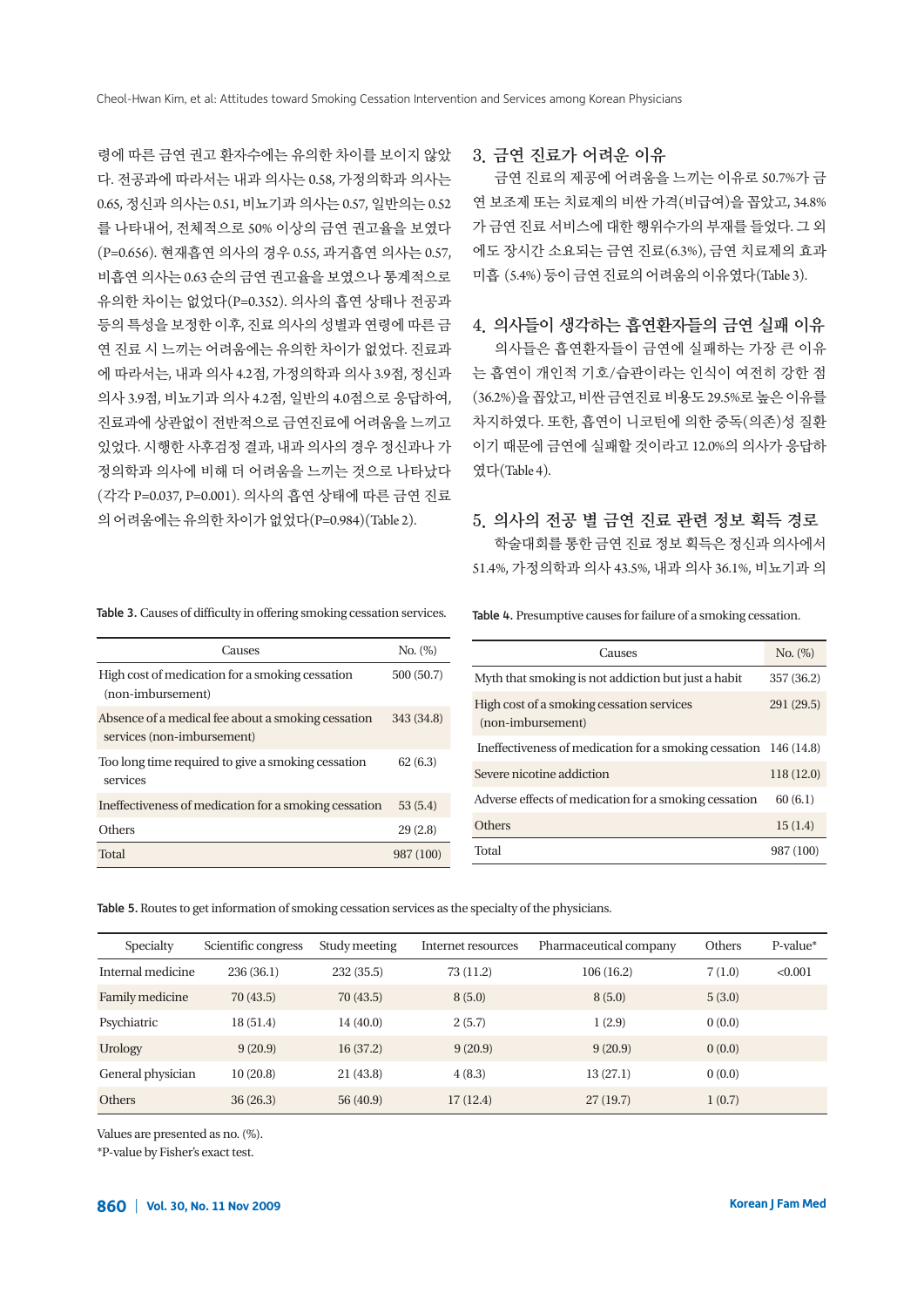

Figure 1. Expected success rate (%) for smoking cessation with each method.

NRT: nicotine replacement therapy.

사 20.9%, 일반의는 20.8% 였다. 연수강좌를 통한 경우는 가정 의학과 43.5%, 정신과 40.0%, 내과 35.5%였고, 제약회사에서 제 공한 자료에 의한 정보 획득은 정신과에서 2.9%, 가정의학과 에서 5.0%로 다소 낮았고, 내과에서는 16.2%, 비뇨기과 20.9%, 일반의 27.1%로 나타나, 전문과목 별로 금연 진료에 관한 정보 획득의방법에차이가있었다(P=0.001)(Table 5).

### 6. 각 금연 방법에 대한 단독 금연 성공률 기대치

각각의 금연 방법에 대한 금연 성공률 기대치는 바레니 클린(Varenicline)이 46.5%로 가장 높게 나타났고, 부프로피온 (Bupropion SR)이 22.0%로 두 번째로 높은 금연 성공률 기대치 를보였다. 이외에니코틴대체요법이 18.6%, 의지가 17.6%, 카 운셀링및행동요법이 16.8%의기대치를보였다(Figure 1).



Seo 등<sup>8,9)</sup>의 조사에 따르면, 한국의 의사 흡연율은 2000년 에 29.9%, 2006년에 17.9% 였다. 2006년 1,204명을 대상으로 시 행한 우편 설문 조사에서 남성 및 여성 의사 흡연율은 각각 22.0%, 0.4%로 본 연구의 12.6%, 0%보다 높았다. 이는 2006년 조 사가 우편 설문인 반면, 본 조사는 직접 방문하여 실시하였기 때문에 실제 흡연자 중 일부가 비흡연자나 과거흡연자로 응 답하였을 가능성이 있으며, 본 조사 대상자들이 임의 추출에 의해 선정되었기 때문에 전체 의사를 대변하지 못했기 때문 일 수도 있다. 그러나 이러한 조사의 제약에도 불구하고 본 조 사에서 나타난 낮은 의사 흡연율은 의사들의 흡연율이 일반

인구보다 훨씬 빨리 감소하는 것을 보여주는 것일 가능성이 높아고무적인결과라할수있다.

선진국 및 우리나라에서 사회경제적 수준이 높을수록 흡 연율도 낮은 경향을 보인다. 2007년 국민건강영양조사에서 현재 흡연자 비율은 소득수준 1사분위에서 남성 51.8%, 여성 10.0%였으며, 4사분위에서는 남성 38.9%, 여성 3.3%로 소득수 준이 높을수록 흡연율이 낮았다. 7) 본 조사에서 의사의 흡연율 은 12.6%로 일반인구의 4사분위 평균보다 낮아 매우 낮은 수 준임을알수있었다.

의사들이 금연진료에 어려움을 느끼면 환자의 흡연 유무 를 조사하거나 금연 서비스를 제공하는 것에 장애를 느낄 수 있는데, 본 조사에서 5점 척도로 이루어진 질문에 내과 의사 4.2점, 가정의학과의사 3.9점, 정신과의사 3.9점으로응답하여 전반적으로 금연진료에 어려움을 느끼고 있는 것으로 나타났 다. 특히 가장 많은 수의 의사들이 분포한 전문과목인 내과 의 사의 경우 정신과나 가정의학과 의사에 비해 더 어려움을 느 낀다고응답하였다. 금연진료제공이어려운이유로 10명중 5 명이 비급여로 인해 금연 보조제 또는 치료제가 비싼 것을 이 유로 들었고, 그 다음으로 "금연진료 서비스에 대한 행위수가 의 부재"와 "금연진료에 시간이 많이 소요됨"을 들었다. 또, 환 자들이 금연에 실패하는 이유에 대한 조사에서도 30%에서 금 연의 진료비 및 약가가 너무 비싸기 때문이라고 응답한 것으 로 볼 때, 정부 당국에서는 금연진료의 보험 급여와 같은 정책 적 지원으로 의사들이 더 쉽게 금연 진료 서비스를 제공할 수 있도록해야할것이다.

Cho10)는 금연진료의 보험급여화는 타당성이 높고 금연진 료 제공 수준을 높일 수 있는 비용 효과적인 방법임에도 불구 하고 보험자, 정책결정자의 잘못된 이해 등 여러 가지 장애요 인때문에시행되지않고있다고지적한바있다. 이문제는아 직도 해결되지 않고 있어서 향후 국민건강수준을 높일 수 있 는중요한정책과제로반드시다루어져야할것이다.

금연진료 관련 정보 획득의 경로를 비교해 보았을 때, 가 정의학과와 정신과에서 타과에 비해 제약회사 의존 비율이 낮았다. 이것은 현재 금연 관련 학술활동 및 교육 활동의 한 단 면을 보여주는 것으로 추정된다. 즉, 최근 금연 관련 연구활동 이 비교적 많은 정신과와 가정의학과의 경우 학술대회, 연수 강좌 등 공식적인 의학정보 경로를 통한 정보 획득이 많은 반 면, 연구활동이 비교적 적은 비뇨기과 및 외과 분야에서는 다 소 적다고 추정할 수 있다. 따라서 대한의사협회와 각 임상 학 회에서는 학술대회나 연수교육 등 다양한 경로를 통하여 의 사들로 하여금 금연진료 서비스를 제공할 수 있는 능력을 배 양할수있는기회를제공하도록노력해야할것이다.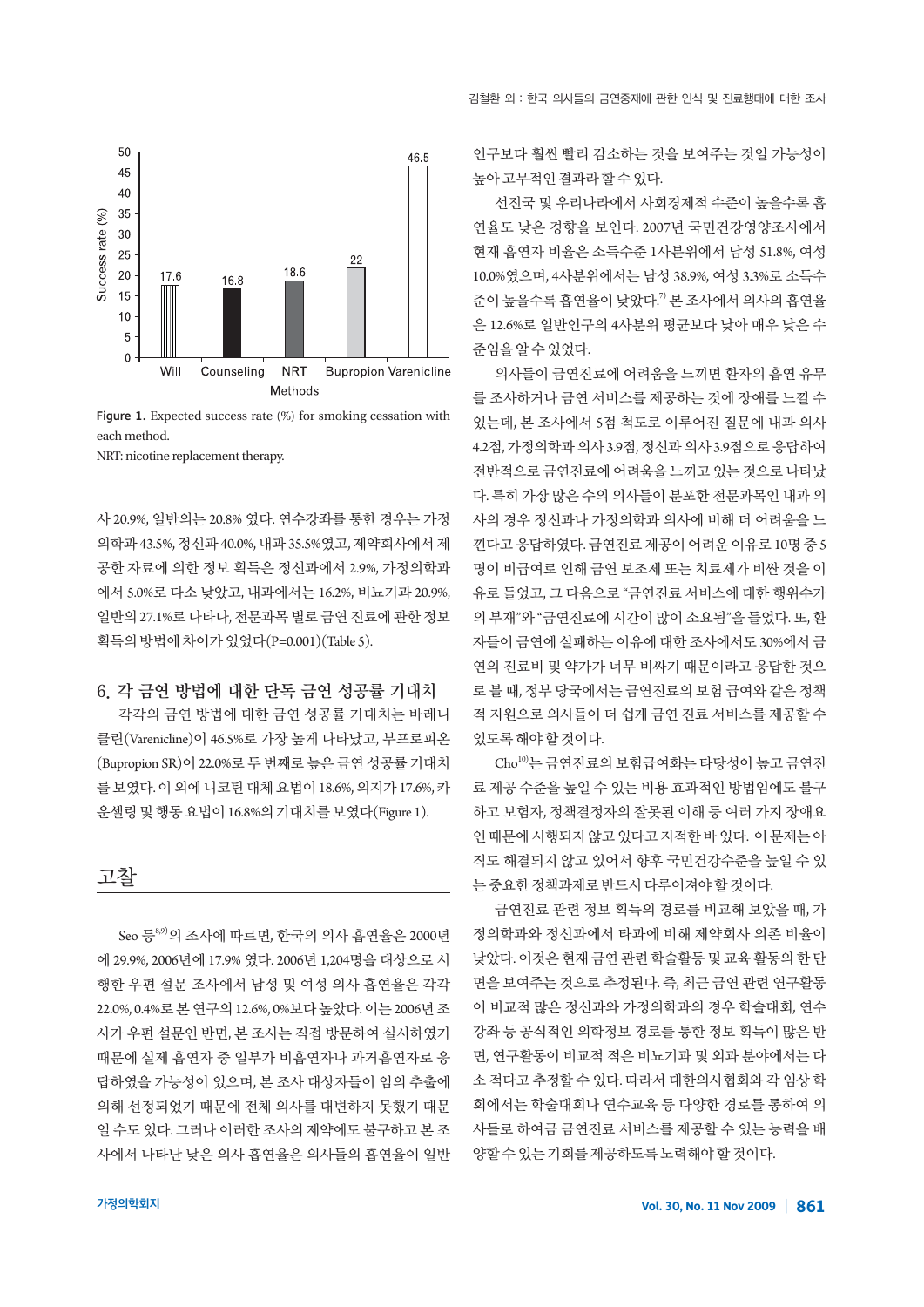각 금연 방법에 대한 단독 금연 성공률에 관한 기대치에 서다른방법들이 20% 이하를보였던것에반해바레니클린이 46.5%로 매우 높게 조사되었다. 이는 바레니클린이 최근 개발 되었고 단순히 니코틴을 보충해주는 기존의 방법보다 중추신 경계의 흡연욕구 조절중추에 직접 작용하는 기전을 갖고 있 으며 타 금연보조 약물에 비해서 금연율이 가장 높았다고 보 고된 여러 논문들의 결과를 의사들이 충분히 인지하고 있음 을알수있었다.

본 조사의 한계점은 조사대상자를 무작위 추출하지 않고 임의로 추출하였다는 점이다. 그러나 그 동안 무작위 추출을 통한 우편설문조사가 응답률이 20%를 넘지 못했던 점을 감안 하면 본 연구는 1 : 1로 방문하여 설문지를 수거하였으므로 1 차 의료기관 및 2차 의료기관에서 실제 진료하고 처방하는 상 당수 진료의사를 연구에 포함할 수 있었던 점에 의미를 둘 수 있겠다. 8,9)

결론적으로, 본 조사를 통하여 의사의 흡연율이 일반인구 의 흡연율보다 낮음을 알 수 있었고, 상당수의 의사들이 금연 중재에 어려움을 느끼고 있음을 알 수 있었다. 금연 진료비 및 약가의 보험 급여화와 금연 진료 교육에 관한 다양한 방법의 모색을 통하여 이러한 어려움들을 해결함으로써, 좀더 많은 환자에게 금연 진료를 제공하여 국민 건강 향상에 이바지할 수있어야하겠다.

### 요약

연구배경: 의사들의 흡연율에 대한 조사는 있었으나 한국 의 사들의 금연중재에 관한 인식 및 실제 제공하고 있는 진료 내 용 및 장애요인에 대한 조사는 부족하여, 이에 대한 정보를 파 악하였다.

방법: 2008년 2월부터 8월까지 우리나라 의사들 중 금연진료 경험이 있는 987명을 임의표본으로 추출하여 이들의 금연중 재에 관한 인식과 진료 행태에 대하여 조사하였다. 자기 기입 식 설문지를 통하여 의사 자신의 흡연 상태 및 흡연력, 주당 금 연을 권고하는 환자수, 금연진료에 대한 어려움 정도 및 이유, 환자들이 금연에 실패하는 이유, 금연 진료에 대한 정보 획득 처를조사하였다.

결과: 조사대상 의사들 중 현재 흡연자는 12.6% 였다. 참여한 의사들은 전반적으로 금연진료에 어려움을 느끼고 있었으며, 금연진료의 제공에 어려움을 느끼는 이유로 50.7%가 금연 보 조제 또는 치료제의 비싼 가격(비급여)을, 34.8%에서 금연진 료 서비스에 대한 행위수가의 부재를 꼽았다. 의사들이 생각 하는 흡연환자들의 금연 실패 이유는 흡연이 개인적 기호/습 관이라는 인식이 여전히 강한 점(36.2%)과 비싼 금연진료 비 용(29.5%)이었다.

결론: 참여한 의사의 흡연율이 일반인구의 흡연율보다 낮았 고, 의사들 중 상당수가 금연 중재에 어려움을 느끼고 있었다. 금연 진료비 및 약가의 보험 급여화와 금연 진료 교육에 관한 다양한 방법의 모색을 통하여 이러한 어려움들을 해결함으로 써, 좀더 많은 환자에게 금연 진료를 제공하여 국민 건강 향상 에이바지할수있어야하겠다.

중심 단어: 금연; 금연중재진료; 흡연; 의사; 한국

### **REFERENCES**

- 1. US Department of Health Education and Welfare. Smoking and health. Report of the Advisory Committee to the Surgeon General. DHEW Publication No. [PHS] 1103. Washington, DC: U.S. Government Printing Office; 1964.
- 2. World Health Organization. WHO report on the global tobacco epidemic, 2008. The MPOWER package. Geneva: World Health Organization; 2008.
- 3. Song HR, Kim CH. Epidemiology of smoking related diseases of Korea. J Korean Acad Fam Med 2008;29:563-71.
- 4. National Institute for Health and Clinical Excellence. Smoking cessation services in primary care, pharmacies, local authorities and workplaces, particularly for manual working groups, pregnant women and hard to reach communities. London: National Institute for Health and Clinical Excellence; 2008.
- 5. Fiore MC, Bailey WC, Cohen SJ, Dorfman SF, Goldstein MG, Gritz ER, et al. Treating tobacco use and dependence: clinical practice guideline. Rockville, MD: U.S. Department of Health and Human Services. Public Health Service; 2000.
- 6. The Royal Australian College of General Practitioners. Smoking cessation pharmacotherapy: an update for health professionals. Melbourne: The Royal Australian College of General Practitioners; 2007.
- 7. Korea Centers for Disease Control and Prevention. The Fourth Korea National Health and Nutrition Examination Survey (KNHANES IV-1). Seoul: Korea Centers for Disease Control and Prevention; 2007.
- 8. Seo HG, Ji SH, Jhun HJ. Smoking prevalence and habits of